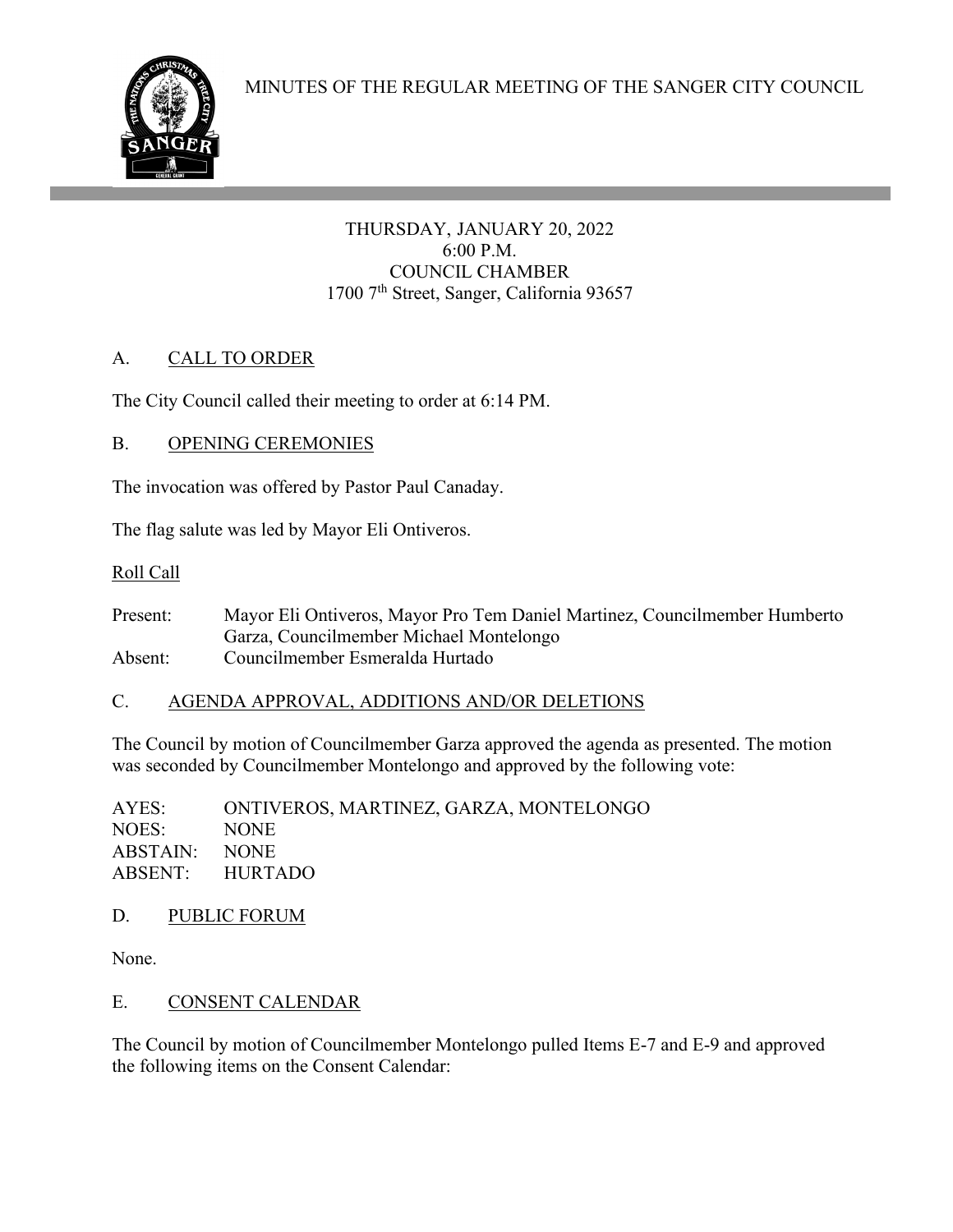- 1. SUBJECT: APPROVED Minutes of the Special Meeting and Regular Meeting held on November 18, 2021.
- 2. SUBJECT: INFO ITEM Warrants including Check Nos. 85642 through 85913.
- 3. SUBJECT: APPROVED Payroll including Direct Deposit Nos. 553636 through 55862; Payroll Check Nos. 58254 through 58288; and Benefit Check Nos. 1744 through 1751.
- 4. SUBJECT: INFO ITEM Police Department Monthly Report.
- 5. SUBJECT: INFO ITEM Fire Department Monthly Report.
- 6. SUBJECT: APPROVED Remote City Council Meetings under New Brown Act Requirements (AB361). The Council adopted Resolution No. 2022-03 reauthorizing remote teleconference public meetings by the City Council and all Boards, Commissions, and Standing Committees of the City in accordance with Assembly Bill 361.
- 8. SUBJECT: APPROVED Right of Way Dedication for Greenwood Avenue. The City Council adopted Resolution No. 2022-04 which accepts dedication for grant of easement for a right-of way for public street and utility purposes from D.R. Horton CA3, Inc., as part of the public improvement requirements of Tract 5826.

The motion was seconded by Mayor Pro Tem Martinez and approved by the following vote:

AYES: ONTIVEROS, MARTINEZ, GARZA, MONTELONGO NOES: NONE ABSTAIN: NONE ABSENT: HURTADO

7. SUBJECT: APPROVED - Authorization for Out of State Travel.

Public comment:

Vincent Wall asked what outcome does the Council expect to have as a result of attendance to the ICSC.

After further discussion, the City Council by motion of Mayor Pro Tem Martinez authorized Out of State travel for City Manager Chapa, Community Development Director Brletic, Mayor Ontiveros, and Mayor Pro Tem Martinez to attend the ICSC LAS VEGAS convention in Las Vegas, NV, on May 22, 2022 through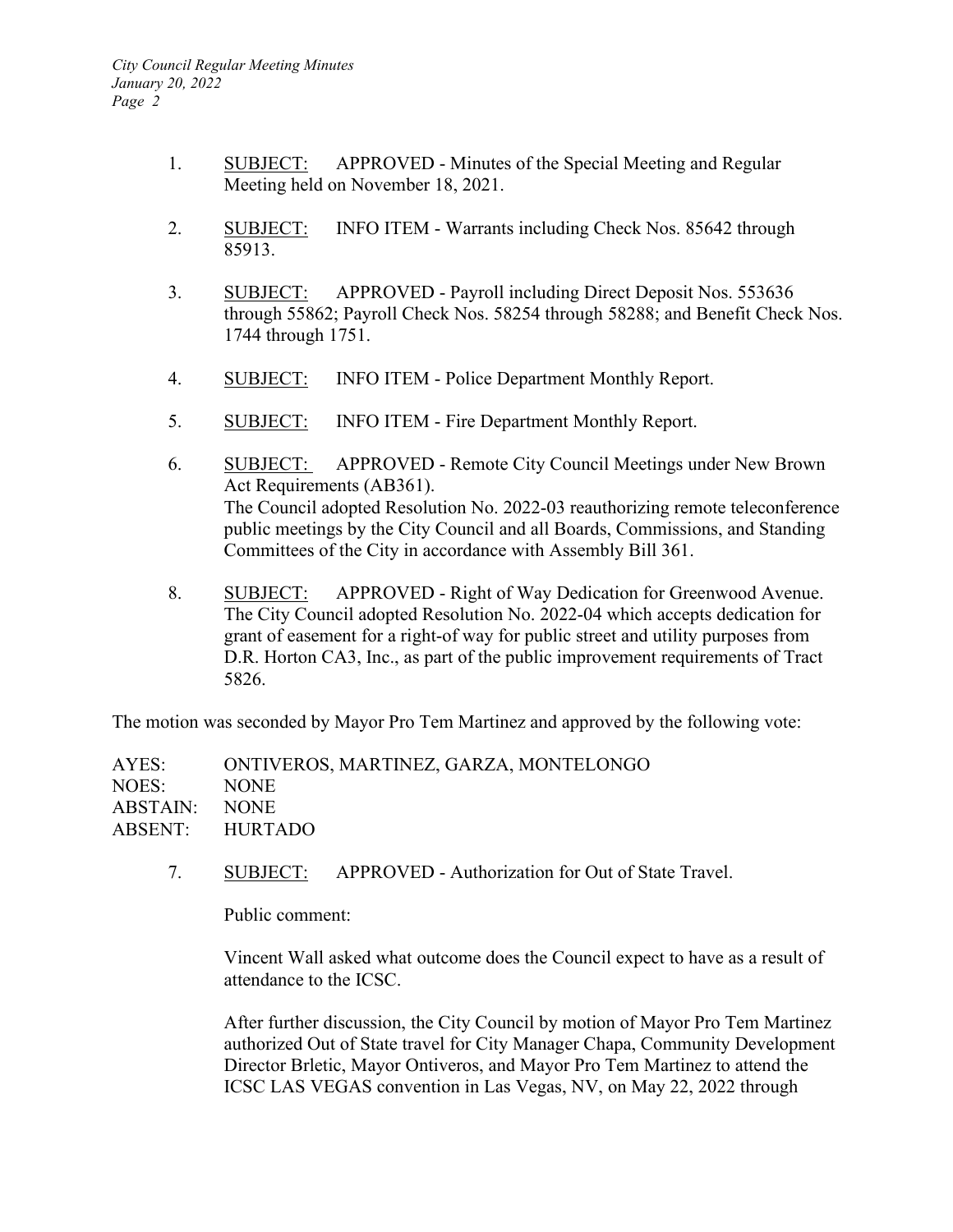May 24, 2022. The motion was seconded by Mayor Ontiveros and approved by the following vote:

AYES: ONTIVEROS, MARTINEZ, GARZA, MONTELONGO NOES: NONE ABSTAIN: NONE ABSENT: HURTADO

9. SUBJECT: APPROVED - First Amendment with the Agreement for Professional Services with RRM Design Group.

Public comment:

Vincent Wall said he does not see where it differentiates the design portion from build portion for subcontractors.

The City Council by motion of Councilmember Montelongo approved the First Amendment to the Professional Services Agreement between the City of Sanger and RRM Design Group relating to insurance requirements for subcontractors and authorized the City Manager to execute the documents on behalf of the City. The motion was seconded by Councilmember Garza and approved by the following vote:

| AYES:           | ONTIVEROS, MARTINEZ, GARZA, MONTELONGO |
|-----------------|----------------------------------------|
| NOES:           | <b>NONE</b>                            |
| ABSTAIN:        | NONE.                                  |
| ABSENT: HURTADO |                                        |

#### F. PUBLIC HEARING

1. SUBJECT: Ordinance for Organic Waste Disposal Reduction, Recycling, and Solid Waste Collection per Senate Bill 1383.

The City Council held a public hearing to discuss an ordinance implementing new requirements for Organic Waste Disposal Reduction, Recycling, and Solid Waste Collection per Senate Bill 1383.

Public comment:

Vincent Wall said he does not agree with the ordinance.

The Council closed the public hearing.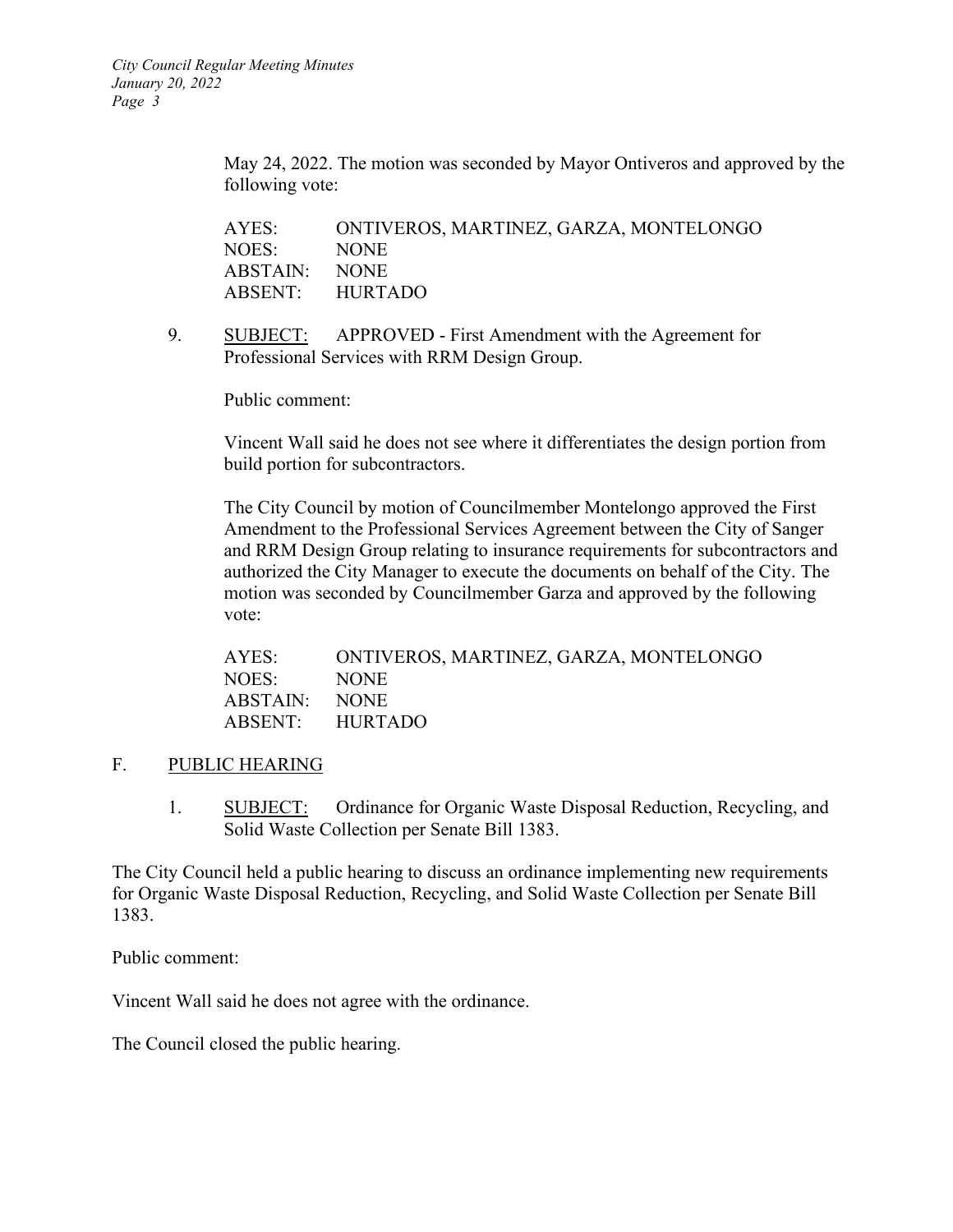*City Council Regular Meeting Minutes January 20, 2022 Page 4*

The City Council by motion of Councilmember Montelongo waived the full reading and introduced Ordinance No. 2022-01 adding Chapter 54A to the Sanger City Code Relating to Organic Waste Disposal Reduction, Recycling, and Solid Waste Collection and confirming a CEQA Categorical Exemption. The motion was seconded by Mayor Pro Tem Martinez and approved by the following vote:

| AYES:         | ONTIVEROS, MARTINEZ, GARZA, MONTELONGO |
|---------------|----------------------------------------|
| NOES:         | NONE.                                  |
| ABSTAIN: NONE |                                        |
|               | ABSENT: HURTADO                        |
|               |                                        |

- G. DEPARTMENT REPORTS
	- 1. SUBJECT: APPROVED Authorization to Prepare Documents for 2022 Refunding Bonds.

Public comment:

Vincent Wall asked if the City will have to reissue if the interest rates are above 5% than the current and at what percentage rate does it make sense to do it.

The City Council by motion of Councilmember Garza authorized Staff and the City's financing team to prepare financing and legal documents necessary for the issuance of refunding bonds, to refinance the outstanding 2013 Lease Revenue Bonds, 2013 Water Revenue Bonds and 2013 Wastewater Revenue Bonds. The motion was seconded by Mayor Pro Tem Martinez and approved by the following vote:

| AYES:           | ONTIVEROS, MARTINEZ, GARZA, MONTELONGO |
|-----------------|----------------------------------------|
| NOES:           | NONE.                                  |
| ABSTAIN: NONE   |                                        |
| ABSENT: HURTADO |                                        |
|                 |                                        |

2. SUBJECT: APPROVED - Planning Commission Appointments.

Public comment:

Jesse Castellanos thanked the Council for the opportunity to serve Sanger.

The Council by motion of Councilmember Garza approved Mayor Ontiveros' recommendation to appoint Jesse Castellanos and Victor Echeverria on the Planning Commission. The motion was seconded by Councilmember Montelongo and approved by the following vote:

AYES: ONTIVEROS, MARTINEZ, GARZA, MONTELONGO NOES: NONE ABSTAIN: NONE ABSENT: HURTADO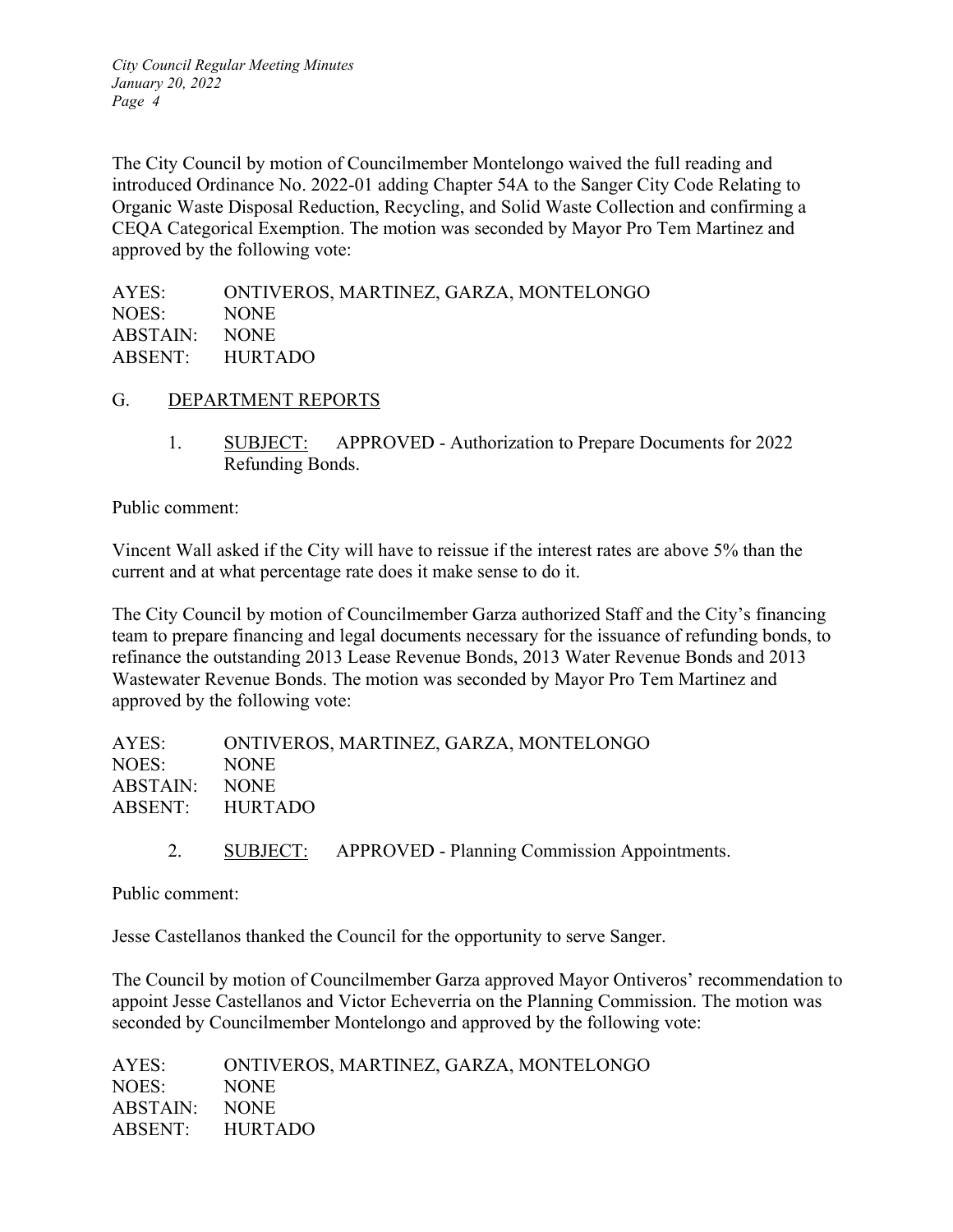3. SUBJECT: APPROVED - Side Letter Agreement between the City of Sanger and General Employees Organization regarding Wages.

Public comment:

Vincent Wall said the Council is giving raises with no discussion on how to pay for them.

Unidentified participant said the amount is excessive.

The Council by motion of Councilmember Garza approved the Side Letter Agreement between the City of Sanger and General Employees Organization implementing a 3.5% salary increase effective July 1, 2021, a 3.5% salary increase effective July 1, 2022, and an additional 3.5% salary increase effective July 1, 2023, increasing the annual vacation leave cash outs, and extending the current MOU for two years beginning July 1, 2022 through June 30, 2024, and providing one reopener for each part for the extended term of the agreement. The motion was seconded by Mayor Pro Tem Martinez and approved by the following vote:

| AYES:           | ONTIVEROS, MARTINEZ, GARZA, MONTELONGO |
|-----------------|----------------------------------------|
| NOES:           | NONE.                                  |
| ABSTAIN: NONE   |                                        |
| ABSENT: HURTADO |                                        |
|                 |                                        |

4. SUBJECT: INFO ITEM - South Kings Groundwater Agency Development Impact Fee Study.

City Engineer Josh Rogers provided an update.

#### H. CITY MANAGER/STAFF COMMUNICATION

1. COVID-19 Update – informational only.

City Manager Tim Chapa provided an update.

## Public comment:

Cheryl Senn said that with numbers so high she wondered about event planning such as the Blossom Trail.

2. SUBJECT: APPROVED - Confirmation of Executive Order 21-05a.

The City Council by motion of Councilmember Garza approved Resolution No. 2022-05 confirming Executive Order 21-05a extending the mandate of indoor masking for all public buildings within the City of Sanger until February 15, 2022. The motion was seconded by Mayor Pro Tem Martinez and approved by the following vote: